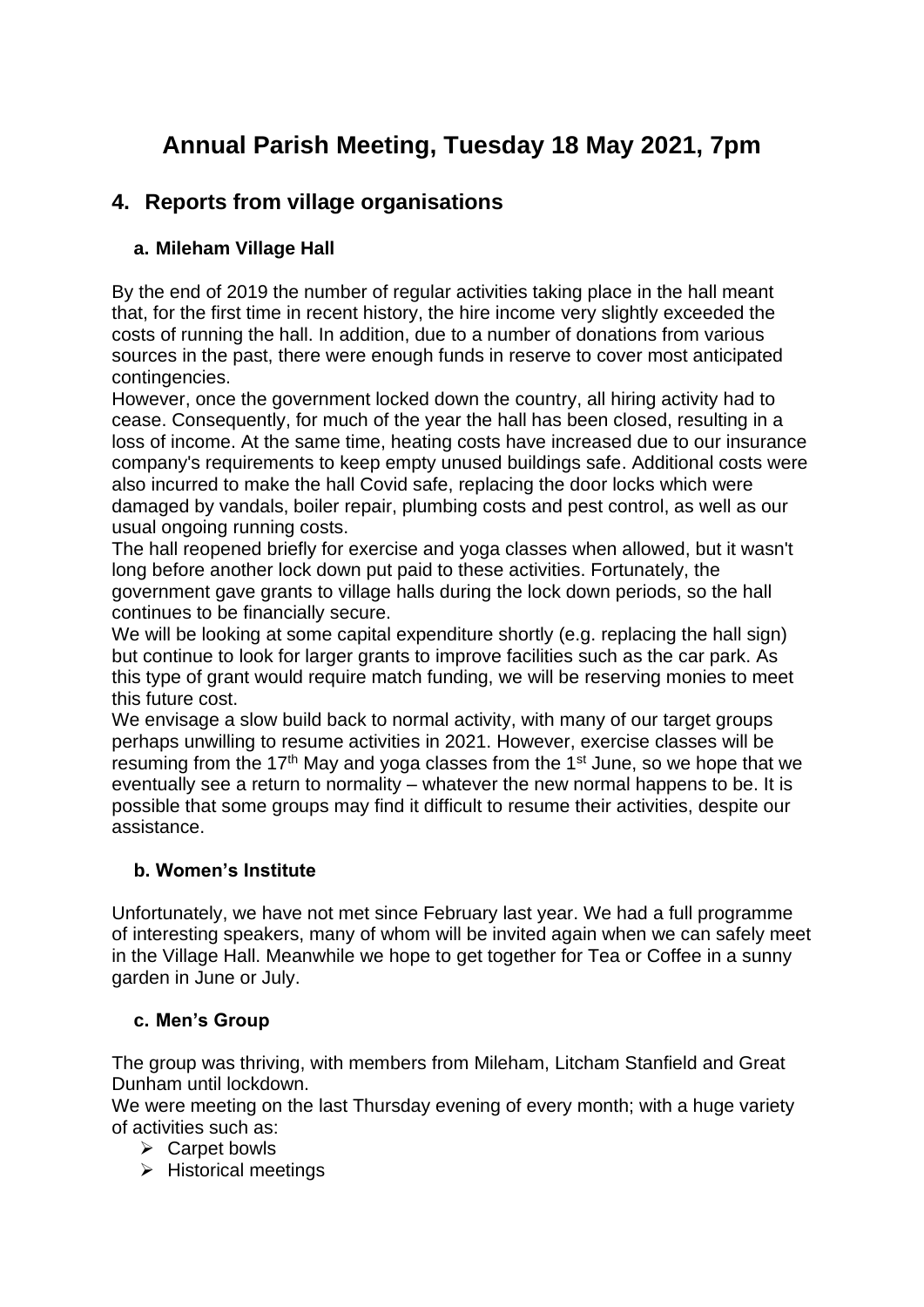- ➢ Croquet tournaments
- ➢ Indoor archery
- ➢ Summer BBQ and Christmas Buffet with partners
- ➢ Countryside walk
- $\triangleright$  Air rifle shooting
- $\triangleright$  Ten pin bowling
- ➢ Games evenings at Fakenham Rugby Club
- ➢ Snooker evening
- ➢ Visit to RAF Marham
- $\triangleright$  Fly-fishing
- ➢ Model Aircraft flying

Clearly, we have not met during the pandemic but there will be a first (planning meeting) at the Longham White Horse on 24<sup>th</sup> May and thereafter the new programme will be announced.

#### **d. Mileham Strength and Conditioning**

No report available.

#### **e. Mileham Bowls Club**

Mileham Carpet Bowls club started in October 1985 here in the village hall and have played here ever since except for when the village hall was burnt down and then we used Litcham village hall, in October we will enter our 36 year an achievement in itself.

We meet on Wednesday afternoons in the village hall from 2pm to 4:30pm. We have a membership of 12 and have members from Beetley, Litcham and Tittleshall as well as from Mileham. We always have a very pleasant afternoon; we are a friendly club and welcome new members at any time. There is no need to have any experience or any sort of specialist equipment, to be able to play carpet bowls, just come along and join in the afternoon's activity, there are always members to explain the game and give encouragement. The cost for the afternoons games plus refreshments is £3 per session. Unfortunately, we have not been able to meet since the  $11<sup>th</sup>$  of March 2020 nor were we able to go out for her annual Christmas Sunday lunch. Nor were the Men's Group able to come along to try their hand at carpet bowls, all due to Covid. We are looking forward to returning to the hall when were allowed and members are ready to mix again.

# **f. Mileham Patchwork**

No report available.

# **g. St John the Baptist Church**

No report available.

#### **h. Mileham Charities**

I have prepared this account by way of report to Mileham Parish Council and to assist the Trustees with their deliberations.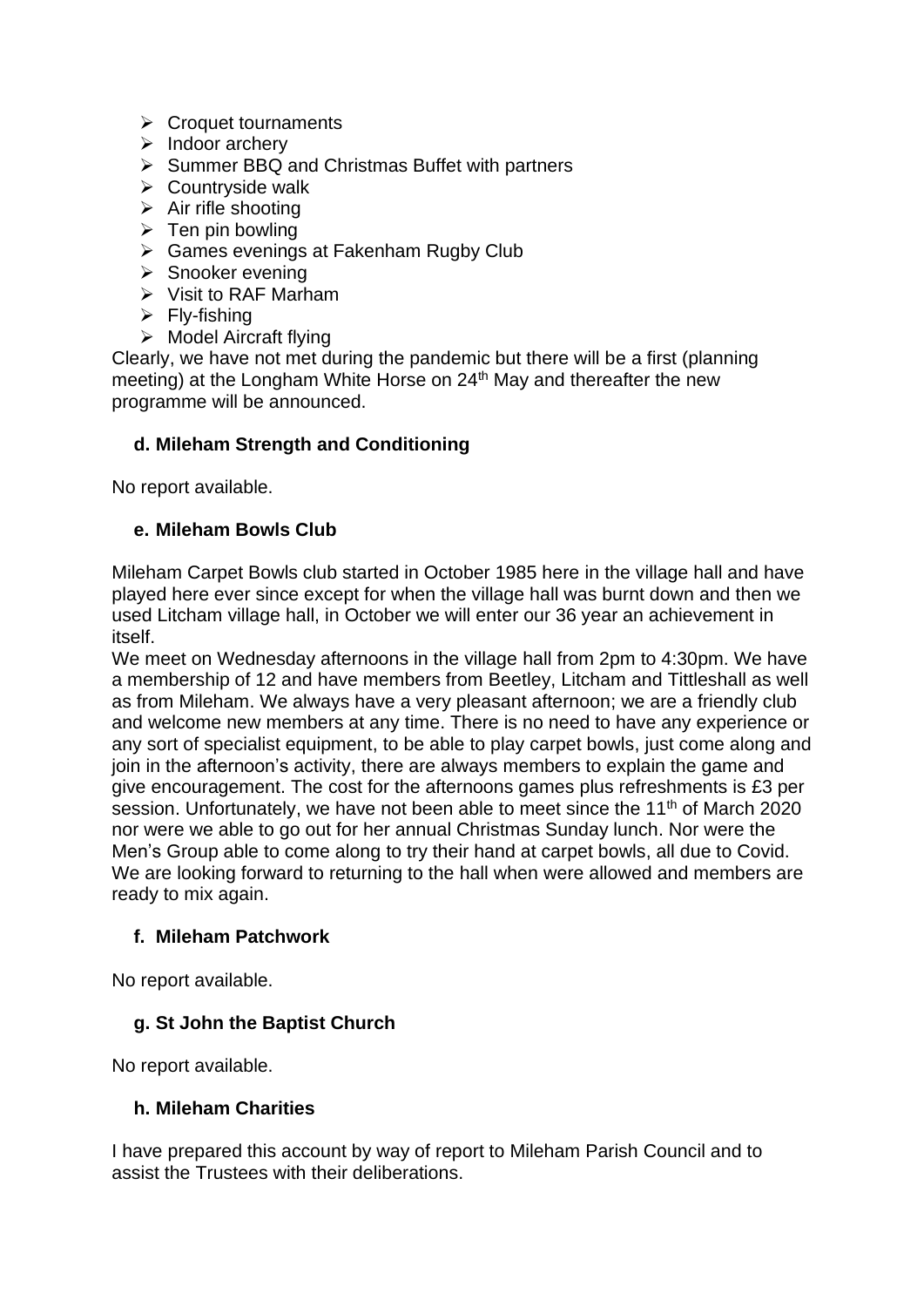Dealing with queries from the parish council as follows:

The 2019 meeting. I was there and prepared to report on the charities but I was probably late and time ran out and I was not as well prepared as I am now because I had not fully taken over from David Carter all the paperwork. Of course, the main function of the Accounts is to enable the trustees to properly manage the charities so I have now brought everything fully up to date. I have done the 2019 and 2020 accounts and 2021 provisionally and David did 2018 some time back and I will let the Clerk have this for the record in print.

Details have been requested for the following:

- 1. Detailed Accounts for each charity. I do not usually do this as Barnwells Fowells and Thurrolds charities are effectively defunct, leaving The Fuel Allotment (28 acres), Glovers Charity (3 ½ acres) and Neatherd's Charity (2 acres).
	- 1. Playing Field. Accounts now filed up to date. MBS is sole trustee.
	- 2. Free School Nothing known except that County Council has been sole trustee since 1960.
	- 3. Village Hall Up to date. I have not been a member for some years but have supported several fund applications from it in other committees.
	- 4. Fuel Allotment and other Charities also known as Mileham Charities. I have updated all the entries and accounts with the Charity Commission
	- 5. Church Lands. The Churchwardens are trustees and accounts are lodged with Mileham Church Council and Diocese of Norwich. I have updated most of the details on the charity commission site. Ironically, it does not own land. It holds investments that belong to Mileham Church.
	- 6. Pre-School. Nothing known about this. Long defunct.
	- 7. Poor Lands. Old terminology for charity trustees. We still get invoices addressed to Mileham Poor Trustees.
- 2. Current Trustees. 5 The Churchwardens, Mr Butler-Stoney and Mr Simpson. The 2 Trustees appointed by the Parish Council for a 4-year term. Currently Mr J Cason and Mrs M Beales. 2 cooptative Trustees to be appointed by the other trustees for a 5-year term. A way of appointing a person who has potential as a secretary or treasurer. Currently Mr M Goodrick and one vacancy following the retirement of David Carter. This will enable us to appoint a new treasurer. M. Goodrick's term is until 2025. Mr. Cason's term is until 2023. Mrs Beales term is now finishing and the Parish Council is invited to either reappoint her or to appoint a successor.
- 3. The common is not let, only the shooting rights. As there is no public access, we can arrange some guided walks, at the personal risk of those who attend, as soon as this is permitted. The shooting rights were let by tenders invited from neighbouring syndicates on conditions that require a conservation approach rather than the wild duck decoys or large pheasant releases of the past.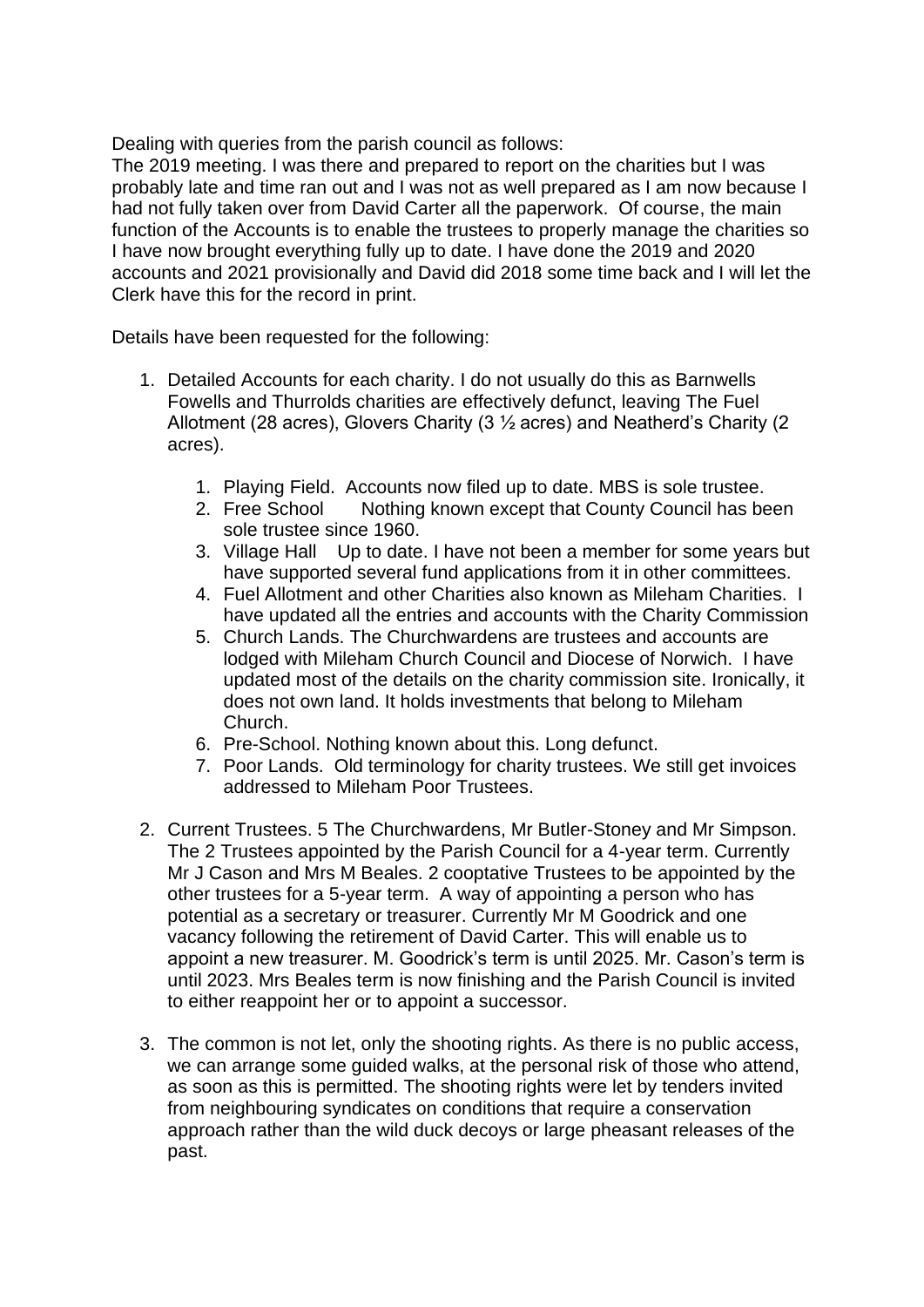- 4. Other charity appointments that the parish council should be making. One or two members of the playing field committee. Also, we sometimes forget that the Parish Council members are trustees of the charity which owns The Beeston Road pond known as the Surveyor 's (of Roads) pit and the Gravel Pit (adjoining Gravel Pit Cottage half way to Litcham). The Surveyors pit charity is no longer registered with the charity commission which does not matter as it has an income of only £50, below the registration requirement. The parish council are reminded to send an invoice to R Ellis at Grenstein Farm for £50 per annum rent on the latter. However as far as I can recall the parish pit in the village was an overseers pit and is owned outright by the Parish Council. Effectively the parish council owns 3 freehold pits, one dry, one wet and one infilled with materials that are considered toxic but safe whilst the surface of the soil is undisturbed.
- 5. Charity documents if anyone wants a copy of the playing field rules, I can provide one.
- 6. 2019 was the only time the accounts were not circulated to the parish council and this was due to David's illness. He will be remembered for securing the modern play equipment on the playing field and we came to rely on him enormously in many ways until his retirement last autumn when he was presented by the Church with a walking stick made by the Litcham walking stick maker as a retirement gift.
- 7. Mileham Charities are not required to appoint an External Examiner or Auditor.
- 8. Broadly speaking, income from Glovers Charity (the allotment field) is payable for Church Repairs and income from the other charities is available for relief in need. I usually discuss this in the annual meeting. In practice the state has provided such a safety net that there has been little call for relief in need in recent years and instead grants have been given to things which benefit as many villagers as possible such as the village hall and playing field. The playing field will be applying to the charity for a grant toward the annual insurance fees of about £865. The Church has some projects in mind which might merit consideration. Of course, an application for relief in mind can be directed to me on behalf of the trustees for consideration at any time.
- 9. An Easement of £25,000 I have previously been able to announce was negotiated with the builder of the sawmill development for a sewage pipe and of this £8,000 is due to the Church Lands Charity for investment and £18,000 to Glovers Charity (the allotment field). The £18,000 will have to be invested by Mileham Charity Trustees in a suitable long-term investment and I will be recommending the very well performing Church of England official investment fund for both of them which gives capital growth and income. The trustees will then be able to pay the income from the £18,000 over to the church repair fund every year, I hope. (The full sum of £25,000 is still sitting in the church deposit account where the church solicitors put it. It should soon be invested but the investment fund has informed me that it will need to see the trustees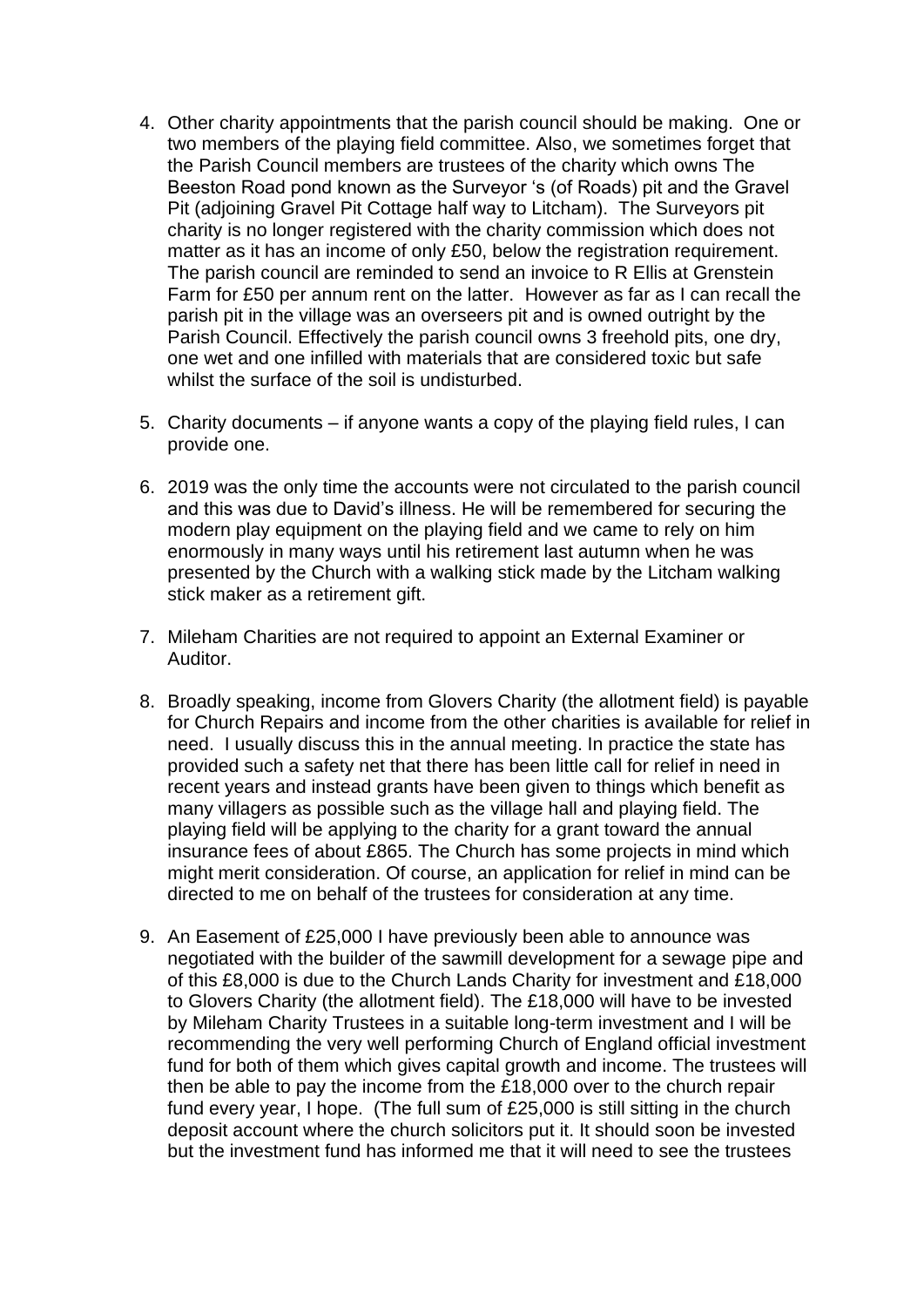bank statements and passports etc under their financial regulations before we can invest.

10.Mileham Allotment Association - I have no information about this.

#### MILEHAM CHARITIES – Additional

Allotment Rents have been set at £30 again. Numbers are up slightly at 4 paid up this year with land available for more. Unfortunately, much of this will go to pay water bills. Mr Sharpin rents the land not required for allotments. The net profit of Glovers should be paid for church repairs and over the 3-year period ending 6.4.21 this amounts to £567.50. Rundown allotments have been cleared, a bin provided for broken glass and a new tap will be fitted shortly.

Much time is spent talking to the tenants on whom we rely for rents, to the allotment holders and to neighbouring property owners. Supervision of the builders was prolonged and time consuming so it was good to get recognition in the form of a oneoff easement payment.

Work will be carried out on the Common in the high and late summer after bird nesting is over to comply with our environmental agreement with the Rural Payments Agency, mainly in the form of topping and clearance of reed and scrub.

### MILEHAM RECREATION GROUND REPORT MBS 17.5.21

Mileham Recreation Ground is in good order and mowing has been arranged by the Parish Council as in previous years.

The hedges have been cut by Burwood Hall as in previous years.

I have maintained regular inspection of the equipment with help from local residents and the parish clerk to report and manage matters seen. One item, a bench, would benefit from repair and this will be arranged probably in conjunction with the suppliers, Norfolk Games and Frames of Gressenhall.

Third party insurance is held with Zurich Insurance An application will be made to Mileham Charities in respect of the £865 annual cost due every December.

At present Mark Butler-Stoney is the sole trustee of the playing field as he is appointed by Mileham Church and David Carter has very recently retired. The trust deed provides for the parish council to appoint up to two members and for the WI and Village Hall to appoint one member each with up to three further members to be elected at the annual meeting of the charity which should take place in or soon after the month of June. In practice 3 or 4 members would be ideal for management. The trust deed dates back to a time when the village had a school and had or hoped to revive outdoor sports clubs.

A meeting will be held in the summer at which further appointments to this trust can be made. Broadly speaking, I regard this trust as responsible for the legal